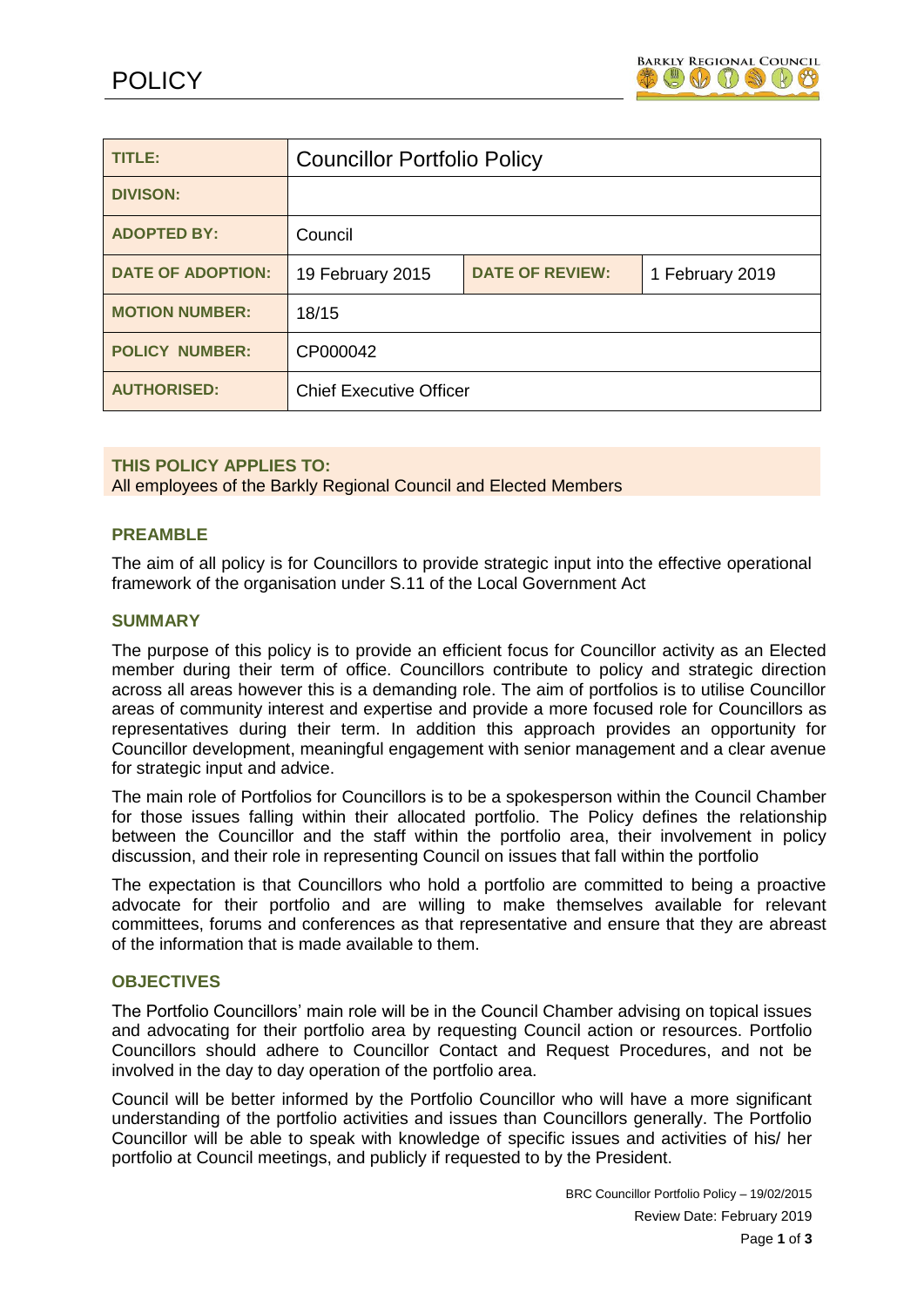Utilising the ability to greater inform Councillors on specific areas of Council's functions will maximise the use of all Councillor's time, whilst ensuring Council has at its disposal all relevant information for making decisions. The Portfolio Councillor will contribute to Officer's understanding of the Council's preferences and direction.

### **BACKGROUND**

Elected Members provide strategic input across the Council as an organization. However many individuals have specialised expertise or interests that can be more effectively utilized by the allocation of portfolios. This will allow Elected Members to build a stronger relationship with senior management and also to develop a significant knowledge base which will add value to the Strategic planning processes of Council. Portfolios have the added benefit of enhancing efficiency and also providing significant professional development opportunity for Elected Members

#### **POLICY STATEMENT**

The main role of Portfolio Councillors is to be a spokesperson within the Council Chamber for those issues falling within their allocated portfolio. Portfolio Councillors should adhere to Councillor Contact and Request Procedures, and not be involved in the day to day operation of the portfolio area. Councillors should make themselves available to attend relevant forums, committee meetings and conferences.

#### **POLICY IMPLEMENTATION**

Portfolio Councillors will regularly meet with the relevant Director (and senior management as deemed appropriate) to be informed on the topical issues, proposed legislative changes and industry and technology updates.

Portfolio Councillors will be well informed of controversial legislation or proposals and will endeavour to have a detailed understanding of issues.

Portfolio Councillors will not independently of Council set policy, or give instructions on report preparation. Portfolio Councillors may discuss the proposed content of reports with Directors or senior officers but the report preparation and content will always remain the officer's responsibility, and it should be prepared free from influence or improper direction from the Portfolio Councillor.

Portfolio Councillors are not responsible for the performance outcomes of the portfolio area.

The communication of information to Councillors in general should not change, with all Councillors being kept well-informed of major controversial issues requiring all Councillor's knowledge for possible future Council action. Portfolio holders may advise what extra information should be communicated to Council. This may be via email or information report to Council.

There is no provision for a Portfolio Councillor to sign any documents as a portfolio holder.

Any press releases or media enquiries will be handled by the President and Portfolio Councillors will only speak to an issue if requested by the President.

The Portfolio Councillors' main role will be in the Council Chamber advising on topical issues and advocating for their portfolio area by requesting Council action or resources.

Council officers will facilitate the attendance of the portfolio Councillor at relevant committee meetings, forums and conferences.